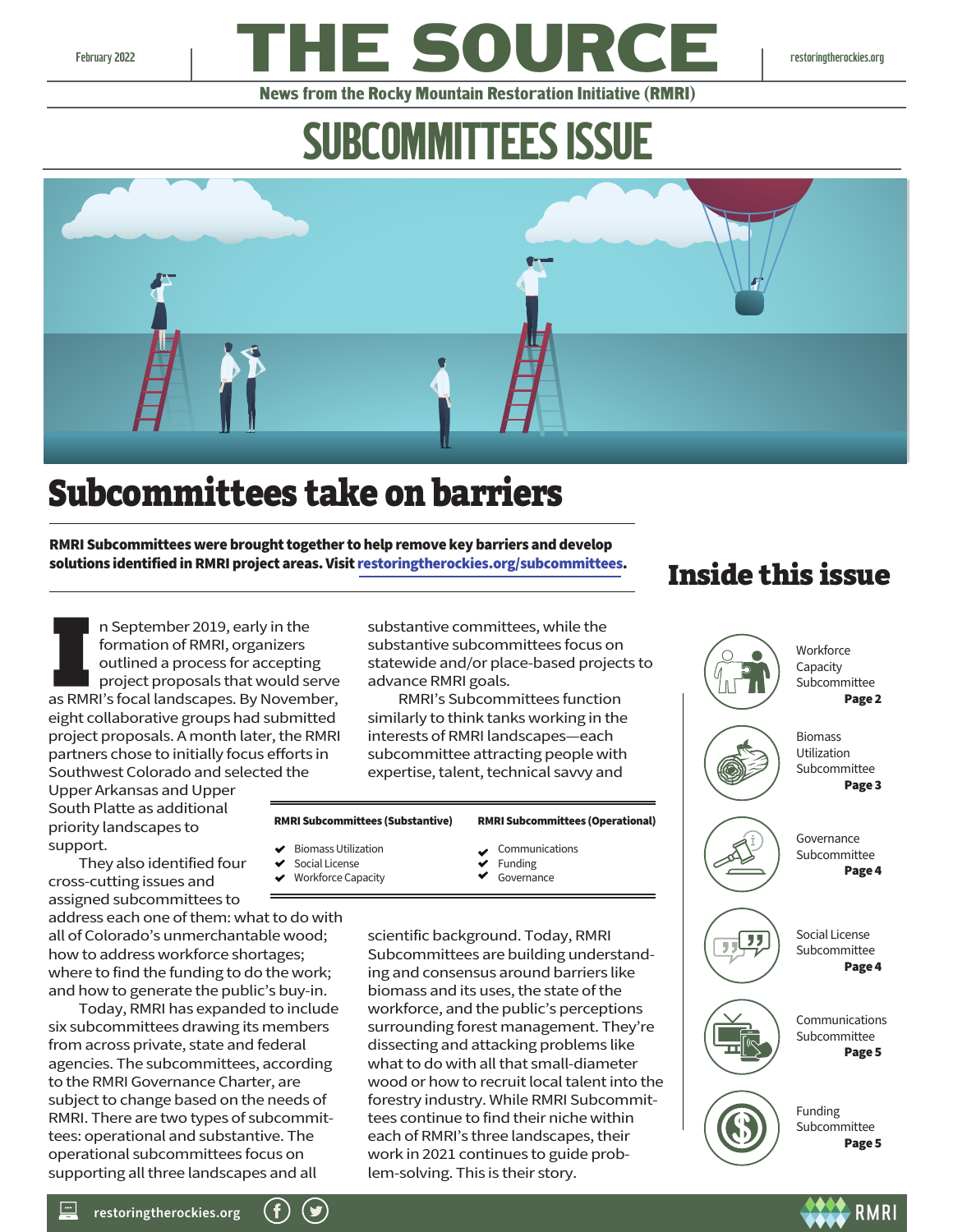



### Workforce Capacity Subcommittee

Address cross-cutting issues and remove barriers related to workforce capacity

#### 2021 Outcomes

- Developed 3-prong strategy
- Connected with higher education officials
- Hosted several webinars

he primary role of the Workforce Capacity Subcommittee is to develop strategies and approaches to improve workforce capacity in the three RMRI landscapes. That task is compounded by a changing climate, an overworked industry and a shrinking workforce (even before covid). Put simply, there are not enough people to do the required work in the forests, mills and trucks.

 In 2021, the Workforce Capacity Subcommittee—led by Molly Pitts of the Colorado Timber Industry Association (CTIA) and Tim Reader of the Colorado State Forest Service (CSFS)—took a three-prong approach to address the current workforce gap and the impending demand for more skilled workers in the forestry industry: Target education; help industry; and support the outdoor recreation economy.

### Target education

Another role, as outlined in the RMRI Governance Charter, tags the Subcommittee with hosting conferences or workshops on workforce capacity. In January 2021, the Workforce Capacity Subcommittee hosted a webinar featuring three heavy-hitters in forest equipment training. They included Shasta College, Northern Maine Community College and Northern Arizona University.

2022 Goals

◆ Organize Ponsse Simulator roadshow  $\blacktriangleright$  Recruit Subcommittee members  $\blacktriangleright$  Offer help with grant writing

 Out of these presentations emerged a clearer idea on how to develop a training program in Colorado. The Subcommittee, for example, established ties with local higher education officials at Pueblo Community College, as well as the Front Range Community College, which offers a forestry degree, and Trinidad State Junior College, which boasts Colorado's only trail-building curriculum.

#### Help industry

The Subcommittee assumed another role—identify existing resources on workforce programs and improve access—by having subject-matter experts speak about Job Corps, the Colorado Apprenticeship Program, Skill Advance Colorado and U.S. Economic Development Administration grants.

 Additionally, the Subcommittee explored the option of buying a Ponsse Simulator. A Ponsse Simulator allows students to operate forestry equipment in a virtual world. The Front Range Community College has

one that they use one semester per year, so there may be an opportunity to share that simulator with other community colleges. Currently, they are exploring potential grant opportunities to help develop a training program.

### Support the outdoor recreation economy

The Subcommittee is committed to ensuring Colorado's outdoor recreation economy thrives as forest landscapes and watersheds face threat. That's because Colorado's outdoor recreation economy supports more than half a million, makes up 10% of the state GDP, employs 18.7% of Colorado's labor force and adds up to \$62 billion toward the economy. Communities benefit because of the healthy forests, clean water and community advocates.

 The Subcommittee has been working with the Colorado Youth Corps Association (CYCA)—an RMRI Partner focused on restoring the state's outdoor areas—to identify internship opportunities. CYCA is working on a white paper to identify the possibility of developing private industry internships through CYCA.



Workforce capacity refers to RMRI partner's ability to provide a sufficient workforce to accomplish the mission. A few factors unique to Colorado impact RMRI workforce capacity. Deteriorating climate conditions, vast beetle kill, population growth and a shrinking logging industry place demands on a skilled workforce.

 Ten percent of Colorado's 24 million acres of forest need urgent attention while 22% of standing trees in Colorado forests are dead wood (CSFS). Meanwhile, 95% of homes in the U.S. are built of wood but 90% of all wood products are imported into Colorado (USFS). Since 2020, lumber prices have been unstable, increasing as high as 240% due to decreased workforce capacity, demand, a housing shortage and covid.

**[restoringtherockies.org](https://restoringtherockies.org/)**

 $\frac{1}{2}$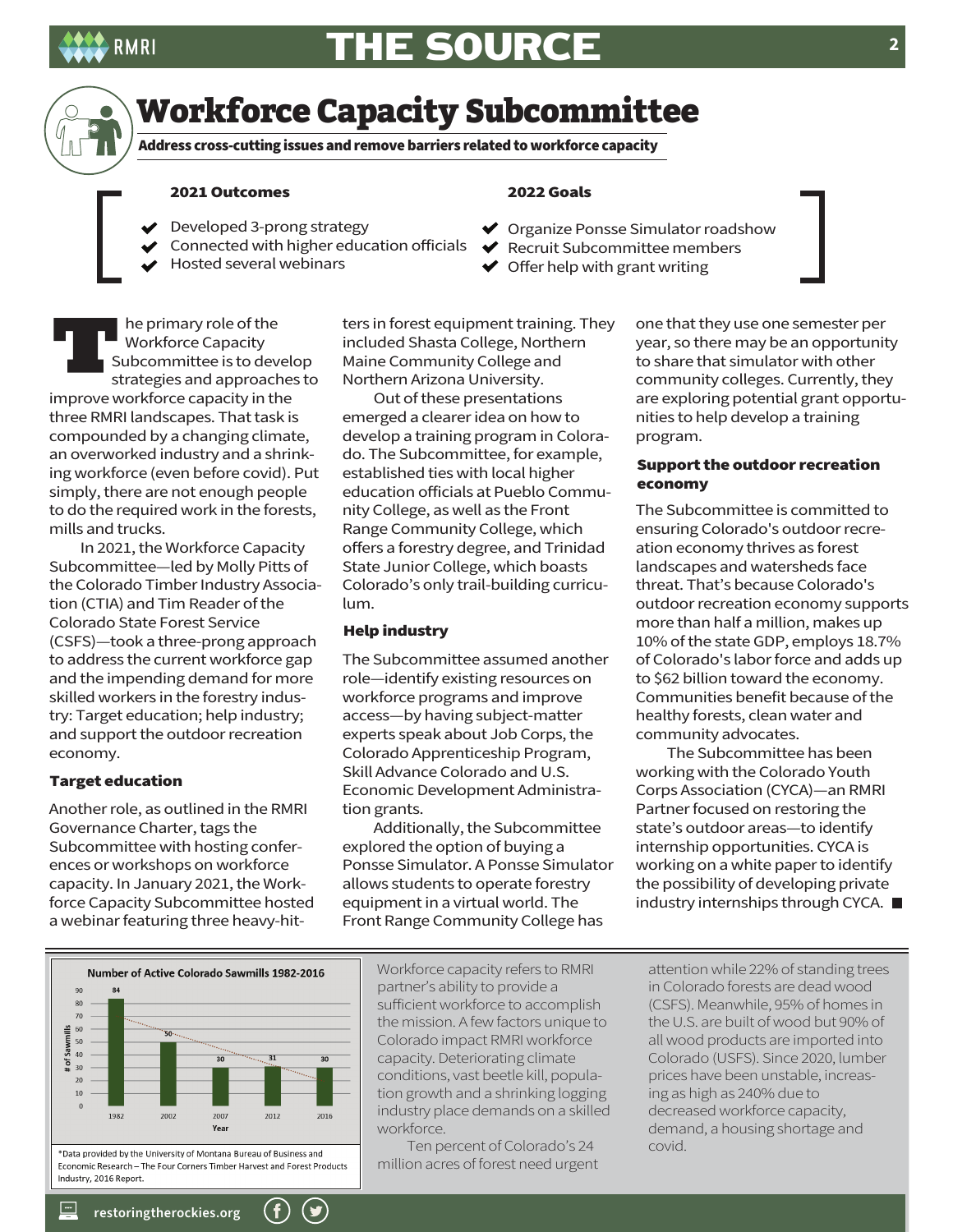



## Biomass Utilization Subcommittee

Understand the regulatory and scientific barriers to action.

hile it may be clear that RMRI Partners share values, it may not be so obvious that goals are shared. To fix this—and to establish consensus on the definition and benefits of biomass utilization—the Biomass Utilization Subcommittee developed RMRI's first fact sheet.

 The ["RMRI Biomass Fact Sheet"](https://rmri2019.files.wordpress.com/2021/11/factsheet-biomass.pdf)  was developed collaboratively over a period of several months, marking a milestone in the Subcommittee's ability create a common operating picture to get work done. The fact sheet explains why the average Coloradan should care, and details biomass sources, opportunities and challenges. The Biomass Utilization Subcommittee members' task is clear and bold:

 "At RMRI, we are focused on the woody biomass found on private and public lands. More specifically, we are focused on its removal and utilization," defining biomass utilization as "the harvest, sale, offer, trade, and/or use of woody biomass."

 Within this framework, the Subcommittee—led by Molly Pitts of the Colorado Timber Industry Association (CTIA) and Tim Reader of the Colorado State Forest Service (CSFS)—can better take on its primary role of crafting "strategies and approaches that lead to improving biomass utilization on the ground," according to the RMRI Governance

### 2021 Outcomes

- RMRI Biomass Factsheet
- Input for CSFS Statewide Biomass Assessment
- 2021 state legislation and policy reviews

Charter, while also identifying and improving access to "existing resources."

 In 2021, the Subcommittee focused on leveraging "existing resources" available to RMRI's three landscapes. The Subcommittee, for example, is plugged into the various existing grants and funds, and its members serve as subject matter experts on those grants and funds. In 2021, Subcommittee members reviewed the USFS Wood Innovations Program, USFS Community Wood Program, and the CSFS Wildfire Risk Mitigation Loan Fund.

 Also in 2021, the Subcommittee laid much of the groundwork to set its landscapes up to benefit from Colorado's state bill, HB21-1180, "Measures To Increase Biomass Utilization"—which passed and signed into law July 2021. The bill offers millions in grant funding toward projects derived from biomass utilization that mitigate wildfire or generate bioenergy or agricultural benefits.

 While a statewide biomass utilization assessment was not part of

### 2022 Goals

- $\blacktriangleright$  Increase/improve access to funding
- Bioeconomic Development Opportunity (BDO) Zones
- Biomass Conference in 2022

the bill, CSFS will conduct one under the leadership of Dr. Kurt Mackes, Colorado State University. The Biomass Utilization Subcommittee hosted Dr. Mackes, who delivered a presentation on how the assessment will be conducted. RMRI landscapes and Partners can expect to be involved in this collaborative assessment as a result of the Subcommittee's work. The Subcommittee will support the assessment in 2022 by reviewing and providing input.

 In 2022, the Subcommittee intends to pursue establishing Bioeconomy Development Opportunity (BDO) Zones to encourage the use of biomass in different ways. BDO Zones can help bring in funding to finance facility infrastructure.

 The Biomass Utilization Subcommittee is also looking to support applicants for the Wood Innovations Grant (due in the spring of 2022) and improve access to the U.S. Department of Agriculture (USDA), CSFS, and other state and general stimulus resources.



**[restoringtherockies.org](https://restoringtherockies.org/)**

 $\sim$ 

 $(\blacktriangleright)$ 

Tasked with identifying and improving access to existing resources, as well as track and address policy changes, the Biomass Utilization Subcommittee is plugged into Colorado's most recent biomass bill. The bill assigns CSFS with managing a biomass utilization program awarding up to \$2.5 million in grants that demonstrate the utilization of biomass for purposes such as wildfire

prevention and mitigation, increased biomass energy generation, and agricultural biochar.

 In 2021 the Subcommittee provided initial input into a Statewide Biomass Assessment, and will continue providing input throughout the process into 2022. The goal is to make this assessment a collaborative process by engaging partners and the public before finalized.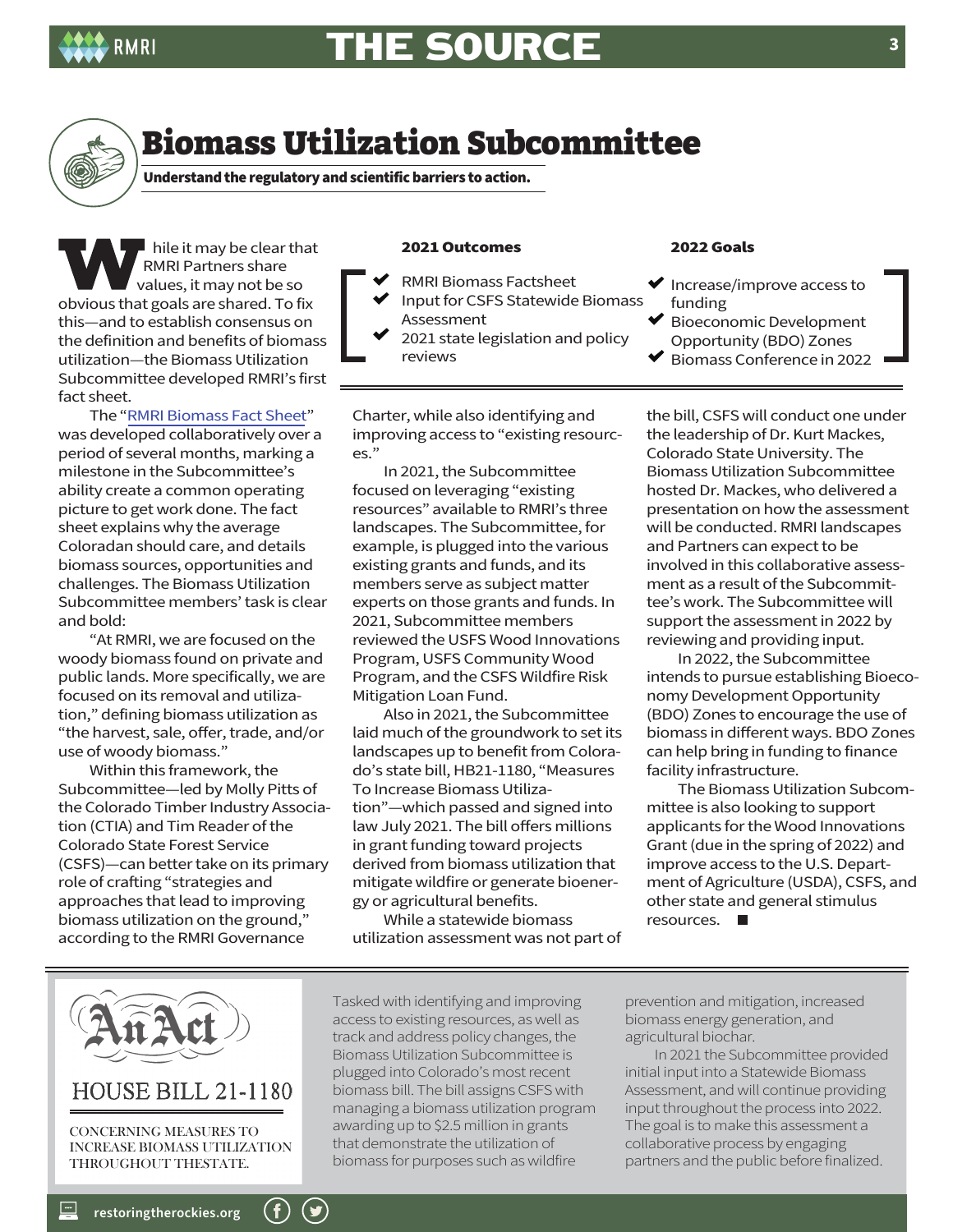



" 7 J

### Governance Subcommittee

Clarifying governing structure and processes.

RMRI Governance Subcommittee is an operational subcommittee. The roles of the Governance Subcommittee are to clarify the governing structure and process of RMRI, as well as determine how any new subcommittee will fit within the existing governance structure of RMRI if or as needed.

 The Governance Subcommittee stewards the RMRI Charter initially

developed in 2021 and located on the [RMRI website.](https://rmri2019.files.wordpress.com/2020/09/51cc6-rmri-governance-charter.pdf) 

 The most significant accomplishment of this Subcommittee has been developing processes for requesting an official RMRI endorsement or support letter for a specific grant or project. There are two processes: one for requests of support from the landscapes and Subcommittees, and

one for requests of support from RMRI broadly.

 Tara Umphries, who guides the Subcommittee, will continue to support the RMRI landscapes into 2022. Contact her via email at tara.umphries@usda.gov. ■

## Social License Subcommittee

Building social understanding, consent and license.

#### 2021 Outcomes

- Developed messaging
- Built library of resources

### 2022 Goals

- Work with local landscapes for tailored materials
- $\blacktriangleright$  Infographics untreated vs. treated

s one of the original four RMRI Subcommittees, the Social License Subcommittee was stood up to address public perceptions toward active vegetation management, prescribed fire and private landowner forestry treatments. More specifically, the Subcommittee's role is to develop "key messages to develop broad social approval."

 In 2021, the Social License Subcommittee developed key [messages around prescribed fir](https://rmri2019.files.wordpress.com/2021/06/revised-keys_to_healthier_forests_updated-21june2021.pdf)e, active forest management, and fire-adapted communities. The process of crafting the messages was collaborative and included local, scientific, and professional perspectives. The language of the key messages aligns with messaging developed by other RMRI Partners, such as the U.S. Forest Service, Colorado State Forest Service, Wildfire Adapted Communities, and the Division for Fire Prevention and Control (DFPC).

Also in 2021, the Social License

Subcommittee built a library of resources that features success stories, images and research on the cost-benefits of mitigation, fire adapted communities and prescribed fire.

 The Social License Subcommittee is currently creating infographics to highlight the differences between treated and untreated landscapes. They are also building out strategies for how to increase social license.

 In 2022, the Social License Subcommittee wants to work with local landscape Partners to tailor materials to the local level. They also want to work with the Communications Subcommittee to share success stories and integrate messaging into existing campaigns.

 The Social License Subcommittee needs support from RMRI partners in increasing outreach to the recreation community and better defining the social license needs at the local level. They also need support in designing the "untreated versus treated" infographics. If you're interested,

please contact Social License lead Patt Dorsey (pdorsey@nwtf.net).



*A Social License Subcommittee product outlining the impact of treatments v. no treatments. The Subcommittee intends to provide messaging such as this tailored toward specific landscapes in 2022.*